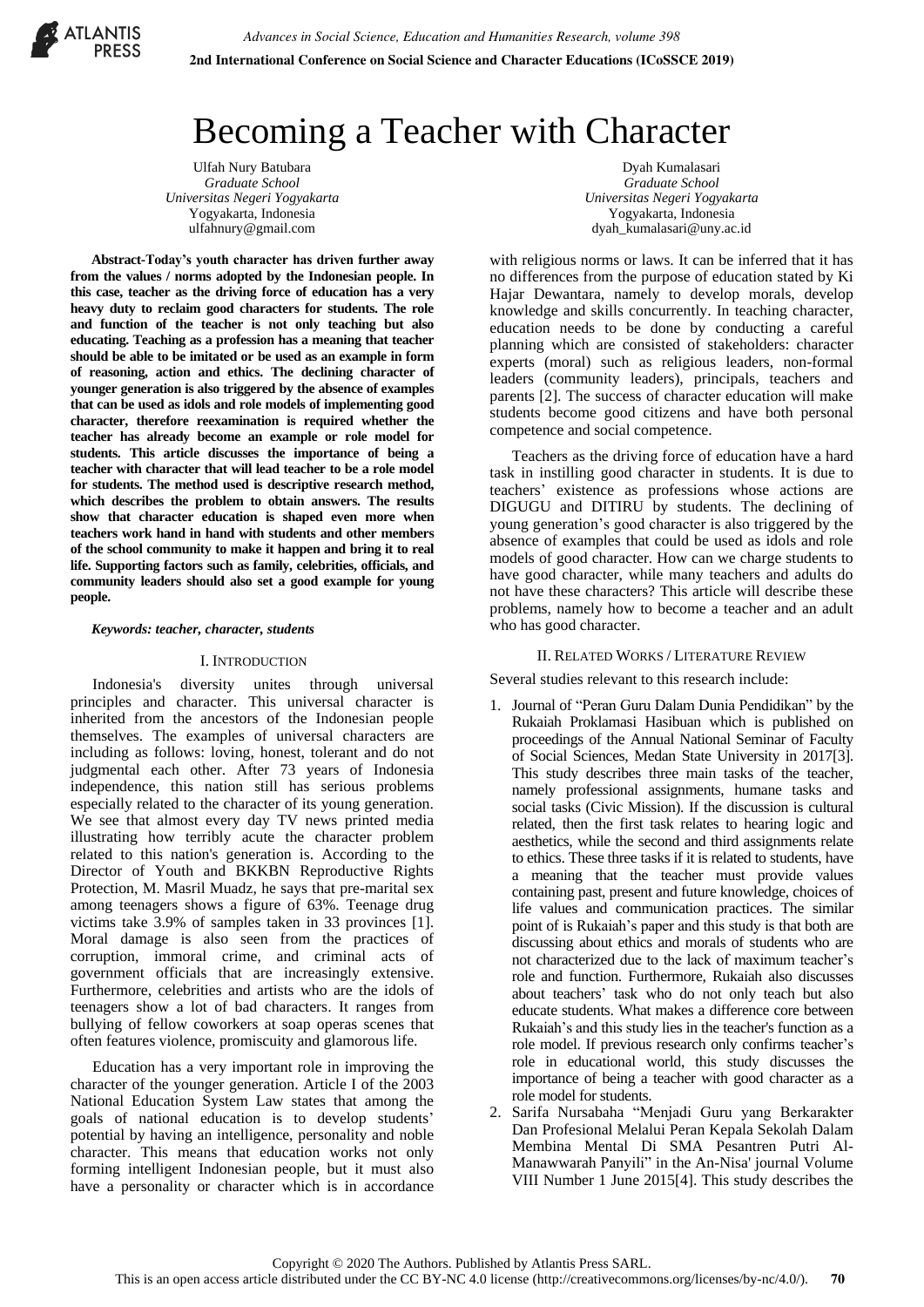

role of school principal to foster the forming of characterized teachers. The results of the study show that school principal's role has several functions in fostering teachers to become character educators. Those functions are namely as the function educator function manager function, administrator function, supervisor function, leader function, innovator function, motivator function and functions as a role figure and mediator. Together, Sarifa's study and this research emphasize that teachers should have good character to become role models for students. The difference between Sarifa's and author's research lies on the school principal function to foster teachers to have good and professional character as educators.

#### III. MATERIAL & METHODOLOGY

Research method is a scientific method which is carried out to obtain data for a specific purpose (Lasa, 2009: 207). The method used in this research is a descriptive research method. It is a method that discusses several possibilities to solve actual problems by collecting data, compiling or classifying it, analyzing it, and interpreting it. The author uses descriptive research methods because this study aims to obtain answers related to the opinions, responses or perceptions of a person thus the discussion should be embodying qualitative aspect or using word description.

#### IV. RESULTS AND DISCUSSION

## *A. Definition of Character*

Character was a way of thinking and behaving that characterized each individual to live and work together, both within the family, community, nation and state. When it was related to psychological characteristics, character or personality distinguished one individual from another [5]. A person's character could be seen from the attitudes and behavior that he did in everyday life. Lickona said that character was a harmonious blend of various virtues contained in religious, literary, intelligent and human views in general throughout life [6].

Meanwhile, according to Simon Philips, he said that character was a set of values to a system, which underlined the thoughts, attitudes and behaviors displayed [7]. Furthermore, Doni Koesoema assumed that character was like personality. Personality was considered as a trait, characteristic, style or type of a person originating from the upbringing that he had already received, such as family education during childhood period in addition to innate nurture [8]. On the other hand, character could also be defined as virtue values (knowing virtue, willingness to do good, and real good intentions) that were engraved in and reflected in behavior [9]. Based on the opinions of the experts above, it could be concluded that character was a behavior that existed within everyone that distinguished between himself and others. Characters could change from bad to good or vice versa. Character formation was closely related to the environment and the individual's background.

## *B. Good Character*

Human character was a human being whose behavior and all things related to his life activities were fully loaded with values of goodness. Humans like this did not immune to making mistakes, but he/she always tried to fix all forms of his/ her mistakes and continually improve themselves from time to time. Each person would have his own criteria and views, in accordance with the background of his knowledge and basis thinking [10]. It could be reasonable because there was indeed no single criterion agreed upon by everyone related to the human profile of character. The character itself must basically be adaptable to social conditions, moral values, and various typical values that existed within a area. However, the substance of its value was universal and valid for all time.

Aristotle defined good character in life by doing the right actions with respect to one's self and others. Virtuous life included self-oriented goodness (such as self-control and moderation) as well as goodness oriented towards others (such as generosity and compassion), and both types of goodness were related. We needed to control ourselves (longing and desire) to do good things for others. Goodness (virtues) consisted of several values, morals, and norms, such as honesty, courage to act, to be trustworthy, and respect for others. Characters coherently emanated from thinking process results of the heart, the sense and the intention, and in addition to body process that contained values, abilities, moral capacity and determination in facing difficulties and challenges.

Lickona in his book educating for character formulated that a good character consisted of knowing good things, wanting good things, and doing good things [11]. These three components must be reflected in the habits of ways of thinking, habits in the heart, and habits of ways of acting. This formula directed a moral life and form moral maturity. Furthermore, the process of character formation was caused by the habit of doing things which were well institutionalized in everyday life, as Cronbach viewed character as an aspect of personality formed by habits and ideas that are both inseparable. In shaping the character, the elements of beliefs, feelings and actions were interrelated elements thus to change character, it also had a meaning to reorganize the personality [12]. The principles of good learning could not be effective if they could not be integrated with self-belief systems, other people's self and the good self of society.

Furthermore, Fitri explained that there were at least several cultural values that could be used as characters, namely faithful (religious), wisdom, justice, equality, selfesteem, confidence, harmony, independence, caring, harmony, fortitude, creativity, competitive, hard work, tenacity, honor, discipline, and exemplary. In understanding what could drive a person to do good, three other aspects of character must be seen, namely competence, desire, and habit [13]. Those three elements of character were focused on the formation of individuals who had moral maturity in life. Morality led to behavior displayed by individuals in their daily lives. A person could be said to have good characters if his/her behavior was in accordance with moral rules.

## *C. Teachers with Character*

In carrying out character education, schools should create situations or conditions that allowed students to witness the process, find out with the correct understanding, and experience it for themselves how those values were lived and brought into life in everyday life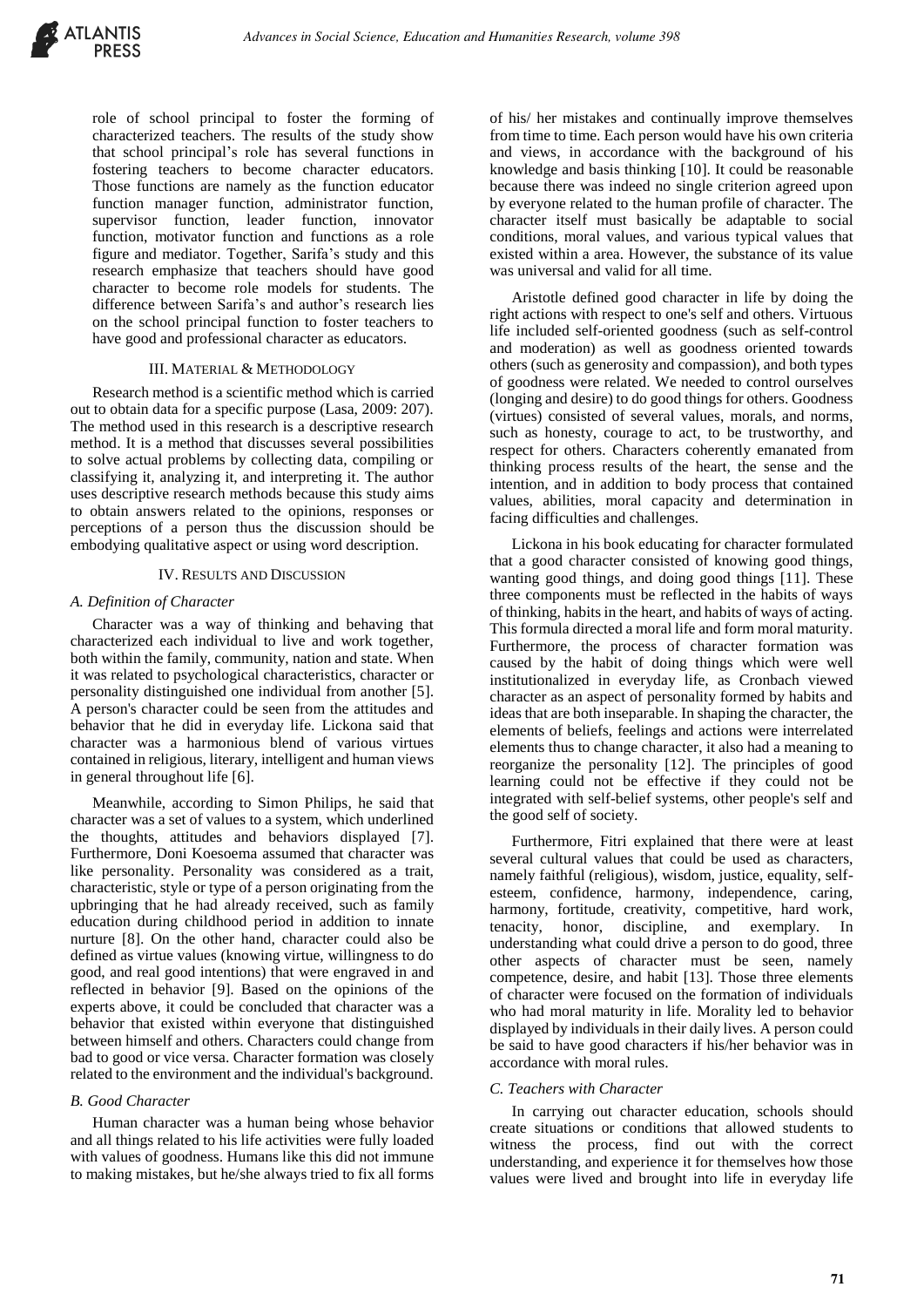

[14]. Therefore, it could be concluded that students required examples or role models that could be used as role models in behaving. Teachers as the drive force of education had a central role in forming students with character. In addition to deliver material, the teacher was also required to be a true teacher (DIGUGU and DITIRU). Teachers must be able to instill morals, ethical values, aesthetics, noble character and so forth. Next, teachers should also able to give appreciation to those who excel, and to give punishment for those who violate rules, spread good values, and prevent bad values. Furthermore, applying character-based education by utilizing it in every learning and real life.

Unfortunately, school field reality spoke differently, while forbidding students from smoking, the teacher himself was smoking. Teachers were angry when students arrived late at school, but when they came late, there would be many excuses coming up to cover it. There were still teachers' characters that did not support the achievement of character education such as littering, teaching carelessly, mocking students, humiliating peers in front of students and others [14]. Such things were considered as trivial things, but in fact, it affected the students. These actions later would be imitated or if it was getting worse, it may form habits.

In practice, teachers in addition to teaching subjects also owned duties as homeroom teacher and extracurricular counselor. Even some teachers concurrently held structural positions, such as school principal and vice school principal, thus teacher's duties were more likely became very numerous. In addition, a teacher was also part of the community and family, so being a competent and professional teacher was not an easy job to do but that did not mean that we couldn't do it. Keep in mind that teacher's behavior in carrying out their tasks would be imitated by students and had an impact towards formation of students' character. There were different concepts of teachers as teacher and educator. Under the word "educator", teacher acted more as a model for character formation. The dimensions which were possessed by the teacher, such as teachers' presence, attitudes, thoughts, values were important since it may indirectly shape the character of students. Meanwhile, the word "teacher" itself, enunciated teacher to act more as a person who transferred knowledge [14].

Instilling good character within students' life was not an instant thing, it took a long period of time and process. Character education would likely present if teachers, students and members of the school community were working hand in hand to make it happen and bring it into real life. Thus, it could be concluded that teachers as character educators should equip students with positive and useful life values for now and in the future. A good teacher would bring change to students towards a better direction; from those who were less knowledgeable to become knowledgeable, changing ignorance into literacy, shifting incapability into capability, and changing something which was unusual to be a habit. Those things were achievable if teachers as model of education also possessed good character and could be imitated by students.

The example of teachers with characteristics were including: (1) having extensive religious knowledge and actively practicing it in daily life; (2) keep on improving scientific quality in a sustainable manner; (3) clean (physically and spiritually); (4) forgiving, patient and honest; (5) giving fair treatment towards learners and all educational stake holders; (6) having the character and nature of divinity (Robbaniyah) which was reflected in the mindset, speech, and behavior; (7) owning discipline, professional and proportionate attitude; (8) having quick respond towards various conditions that might affect the spirit, beliefs and mindset of students; (9) growing selfawareness as an advisor.

#### *D. Factors Affecting Character Coaching*

In addition to teacher factor, the following factors were also greatly influence the character development of students. Although teacher had been working very hard to be perfect in front of students, but if he/she did not receive support by the below factors, the character planting would not succeed. Those affecting factors were:

#### *Figure 1: Factors that Influence Students' Character Building*



#### *1. Family*

The family was the first environment for individuals to gain interaction. From these interactions, individual would obtain the basic elements and characteristics for the formation of his personality through character, values, habits and emotions which were reflected in the attitude of life and behavior. Family interaction was an educational process that affirmed the role of parents in charge of the process. Parents were the first and foremost character educators for children [15].

During childhood and adolescence period, parents or family would usually be a figure for children, therefore parents' attitudes and children tend to be similar throughout life. There were several psychological development periods that were raised by Ali bin Abi Thalib and Ibn Sina. Ali bin Abi Thalib said that, "invite children to play in the first seven years, discipline children in the second seven years and be friendly to children in the third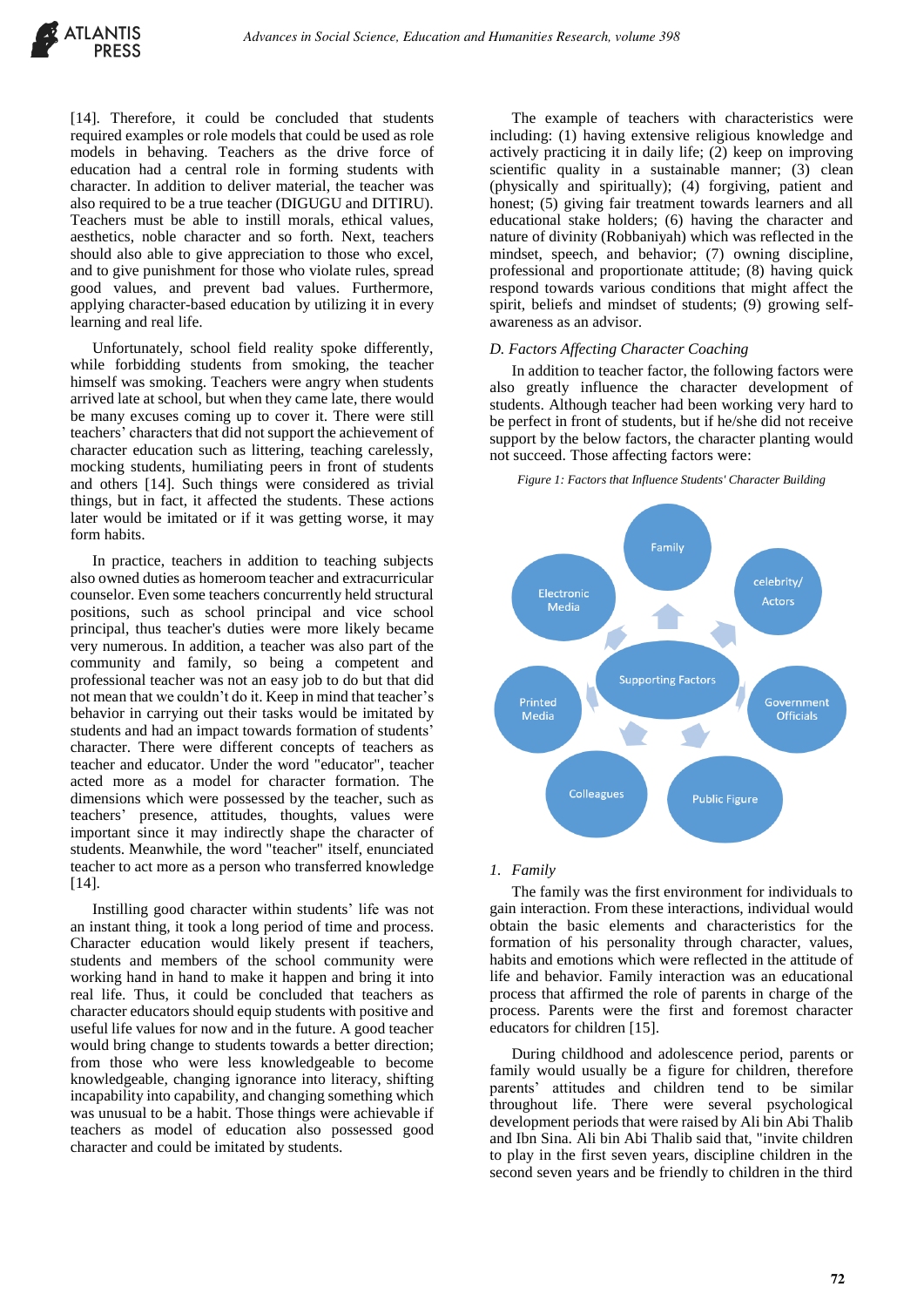seven years (the moment children seek more independence)". While Ibn Sina said that, at the first seven years, parents should treat children as kings; as prisoners at the second seven years; and as partners at the seven third years [16]. It can be concluded that family was an important component in the formation of children's character. If parents provided a good example, then the child would surely imitate the treatment, because in fact children were parenting imitation product.

Sjarkawi formulated that there were nine personality types of parents in raising their children which could also affect the personality of the child, namely [17]:

- a. The moral advisers, too much emphasized on detail, analysis and morals
- b. The helper, over-emphasized the needs of children by ignoring the consequences of the child's actions
- c. The regulator, always wanted to work with children and create tasks that would help to improve the situation
- d. The leader, always tried to connect emotionally with children in every situation and seek creative solutions together
- e. The observer, always looked for a comprehensive perspective and pursued to prioritize objectivity and perspective
- f. The anxious, always did a mental question and answer and kept asking questions and doubts, also the one who always thought about bad omen until they were sure that their children really understood the situation.
- g. The comforter, always applied a more relaxed style
- h. The protectors, the one who tend to take a deeper obligation towards responsibility and protection, shout at the children but in the other hand, they were also the ones who protect children from the coming threats.
- i. The peacemaker influenced by a non-confronting personality.

Furthermore, Sjarkawi explained that of the nine types, only three types were in line with the formation of the child's personality, namely the regulator, observer and anxious type.

## *2. Celebrities / Artist*

According to Indonesian dictionary, artists were often interpreted as an art expert or artists, such as singers, film players, painters, and drama players. An artist was always considered to be a public figure by the community. It was undeniable that many young people idolizing artists. Actors' actions and behavior were always be imitated by the community, especially by the younger generation. It may start from the model of their dress, networking, and lifestyle. Thus, an artist or celebrity should be able to provide a good example for the community, display an appropriate public consumption and do not think solely about popularity.

## *3. Government Officials and Community Leaders*

Like artists/celebrities, government officials and community leaders also played an important role in strengthening the character of the younger generation. Leaders were basically people who were able to mobilize resources (especially humans) to work together to achieve goals. According to Jack Welch, leaders were people who provide inspiration with a clear vision of how things could

be done in a better way [20]. Government officials and community leaders were leaders in society who were very determined in the direction of policy and played an important role in social life. Thus, an official or community figure should be able to set a good example for his subordinates / community, such as being low profile, a good listener towards his subordinate / community aspirations, open minded and owning other positive attitudes. On the contrary, the attitude and behavior of government officials and public figures who were arrogant or "iron-handed" and possessed a closed-minded attitude would endanger the spirit of character education itself.

## *4. Colleagues*

Based on Prophet Muhammad's Hadith, it was said that "a person was depending on the religion of his close friends, so you should pay attention to who was his close friend." (Narrated by Ahmad). It can be concluded that a person's behavior was very likely to be like his close friends, thus one's character was also influenced by his close friends. If you had a good behaving friend, then you may end up being good also. On the contrary, if your friend behaved badly, you were also prone to behave badly. Thus, colleagues should work also as a mirror that could be used as an example, such as being familiar, being a good listener, being attentive towards aspirations, sportive and so on. Therefore, it was better to avoid colleagues who have bad attitudes, such as selfishness, arrogance and other negative attitudes.

## *5. Mass Media*

The mass media worked to convey information for audiences. The information may form, maintain or redefine a image. According to Mc.Luhan [18] mass media was an extension of our senses. By employing the mass media, we obtained information about objects, unknown places, or certain figures. The reality displayed by the media was the reality that had been selected for second hand reality [19]. Journalists were people who then displayed the reality of the symbols that they received during conducting interviews. Thus, mass media, both printed and electronic media should be aware on what was being displayed since was always related to public concern. Therefore, the news displayed must go through a rigorous selection in terms of the negative public effects. Television shows in the form of soap operas, entertainment and other events that did not educate the public should be eliminated.

## V. CONCLUSION

Education plays an important role in improving the character of the younger generation. The role and function of the teacher is not only teaching but he/she should also able to educate, and to be a real teacher (*digugu* and *ditiru*) in accordance with the rules of the profession. One way to instill character on the younger generation is to set an example or a good standard. A good teacher will bring change towards students into a better direction, from those who are less knowledgeable to become knowledgeable, changing ignorance into literacy, shifting incapability into capability, and changing something which is unusual to be a habit. Those things are achievable if teachers as model of education also possess good character and could be taken as models by students.